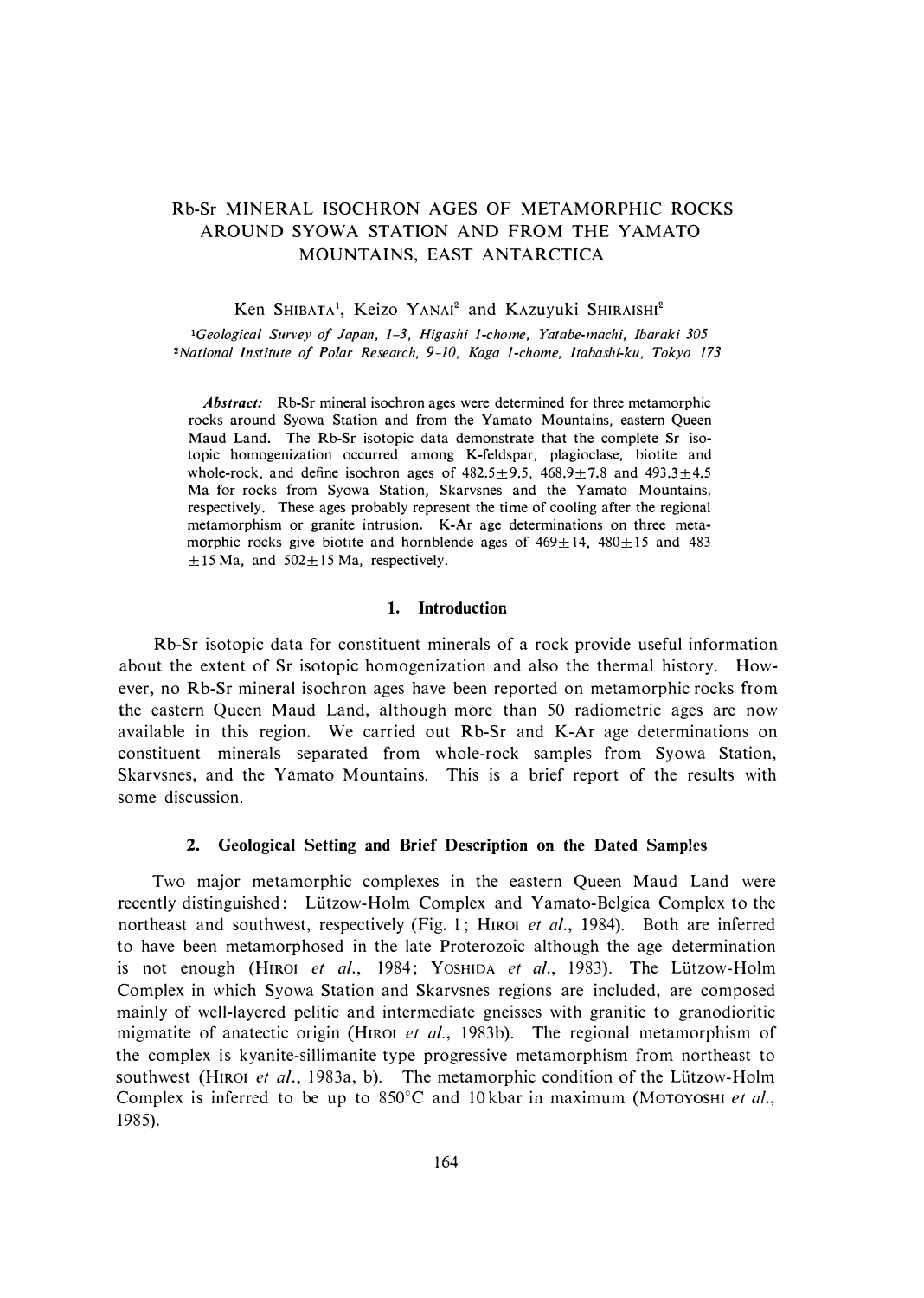

*Fig. 1. Map showing the location of samples of this study and two metamorphic complexes in the eastern Queen Maud Land.* 

The Yamato-Belgica Complex, on the other hand, is characterized by the widespread igneous activity. The metamorphic rocks consist mainly of quartzofeldspathic and intermediate to basic rocks of amphibolite-facies condition (AsAMI and SHIRAISHI, 1983). Granulite-facies rocks which are pelitic and intermediate compositions with subordinate amounts of basic and calcareous rocks occur as a tectonic block or inclusions in the syenitic plutonite (SHIRAISHI *et al.,* 1983). Although the relation between the granulite-facies and the amphibolite-facies rocks is not clear, it is probable that they belong to the same metamorphic sequence prior to the tectonic movement (AsAMI and SHIRAISHI, 1983). The maximum metamorphic temperature of the granulite-facies rocks is estimated to be less than 800°C and the pressure is inferred considerably lower than that of the Lützow-Holm Complex (Asami and SHIRAISHI, 1983, 1985; HIROI *et al.,* 1984).

Early Paleozoic granite and pegmatite activities are widespread throughout both complexes (YANAI and UEDA, 1974). In the Lützow-Holm Complex, andalusite rarely occurs in the aluminous pelitic rock as a result of the thermal metamorphism of the granite and pegmatite activities (HIROI *et al.,* 1983a).

Three samples from the Lützow-Holm Complex and two from the Yamato-Belgica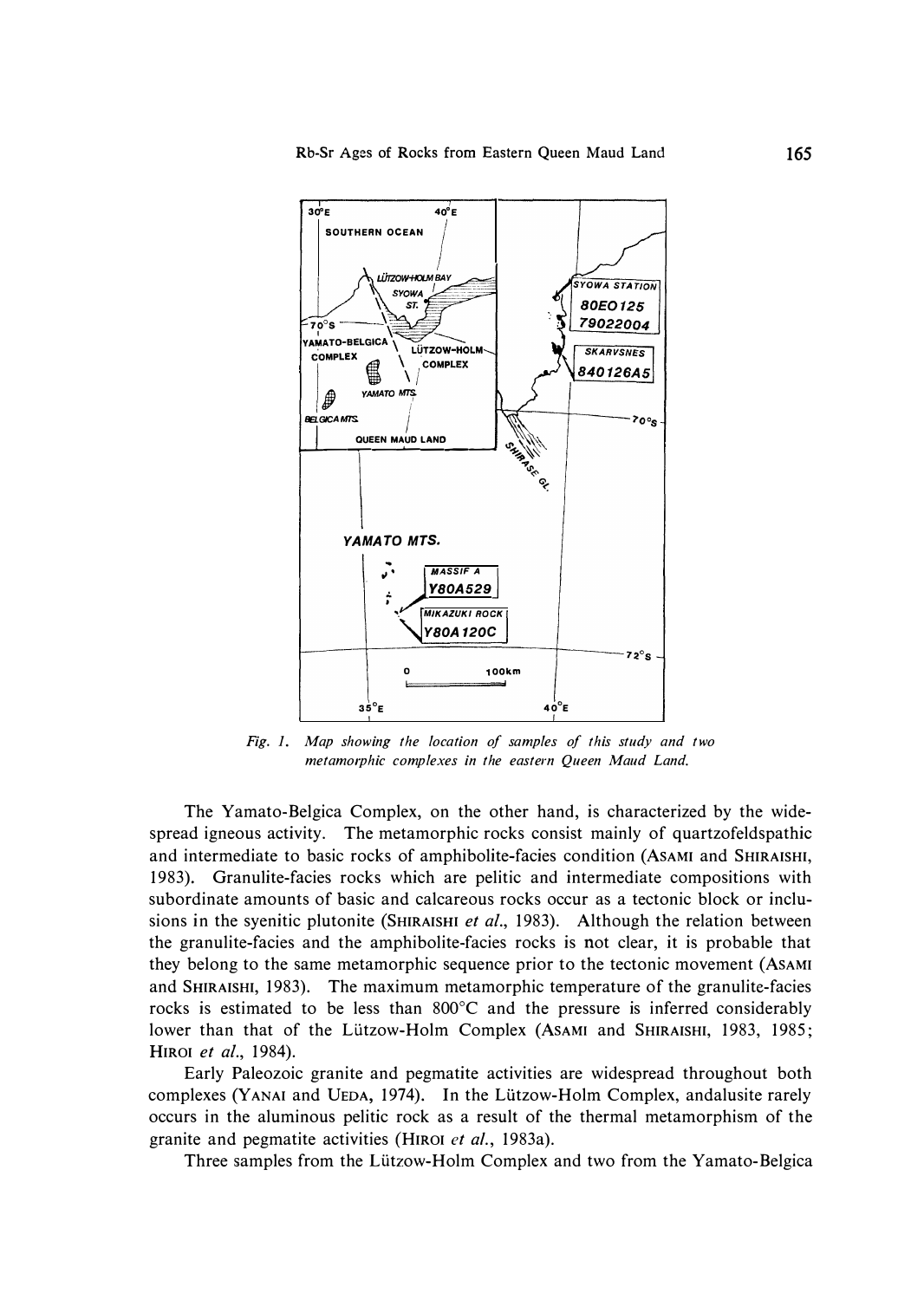Complex were selected for the present study. Brief description of the dated samples is as follows:

1) 80E0125 (granitic gneiss, 100 m east of Lake Taratine, Syowa Station, East Ongul Island)

Granitic gneiss is not common in East Ongul Island. It is a lens-shaped body concordant with the surrounding hornblende gneiss. This rock has a medium- to coarse-grained granular texture and is light gray with pink in color. Mineral assemblage of this rock is green hornblende, pale brown to brown biotite, perthite, plagioclase and quartz. Accessory minerals are muscovite, apatite, zircon and opaque minerals. Hornblende is often altered to biotite, chlorite, calcite and opaque minerals.

2) 840126A5 (garnet-orthopyroxene-biotite gneiss, 1400 m NNE of Maruyama Peak, Skarvsnes)

This rock is a member of the well-layered gneiss consisting of K-feldspar porphyroblastic garnet gneiss, melanocratic garnet-biotite gneiss and biotite amphibolite interlayer. This rock is brown in color, granular in texture with weakly parallel arrangement of mafic minerals. Under the microscope a medium-grained granular texture is characteristic. Mineral assemblage of the rock is garnet, orthopyroxene, brown biotite, perthite, plagioclase and quartz. Accessory minerals are apatite, zircon and opaque minerals. Most mafic minerals are fine-grained euhedral to subhedral and scattered in the leucocratic part. Orthopyroxene is partly altered to chlorite.

3) 79022004 (biotite-hornblende gneiss, Miharasi Peak, East Ongul Island)

This rock is a coarse-grained gneiss and often shows well foliation with lineated hornblende and biotite in light gray color. Main constituent minerals are pale green to pale brown hornblende, brown biotite and plagioclase with minor quartz. Garnet and K-feldspar are found, but not common. Accessory minerals are zircon, apatite and opaque minerals. A part of hornblende is often altered to chlorite, muscovite and calcite.

4) Y80A529 ( orthopyroxene-biotite gneiss, near the highest point of Massif A, Yamato Mountains)

This rock occurs as a small mass in syenitic charnockite. It is gray-colored, fine-grained gneiss and shows strong gneissosity. Under the microscope preferred orientation is shown by biotite flakes and flattened salic minerals. This rock consists of brown biotite, orthopyroxene, perthitic microcline, plagioclase and quartz with accessory zircon, ilmenite, apatite and pyrite. Secondary chlorite occurs.

5) Y80A120C (two-pyroxene biotite gneiss, Mikazuki Rock, Yamato Mountains)

This rock occurs as a lens-shaped inclusion, tens of centimeters long, in quartz monzonite. This rock shows a granular texture and consists of orthopyroxene, clinopyroxene, brown biotite, plagioclase and quartz with minor amount of K-feldspar. Accessories are apatite, zircon and opaque minerals.

## **3. Analytical Methods**

Rb and Sr concentrations of mineral and whole-rock samples were determined by the standard isotope dilution using **87**Rb and **84**Sr spikes. Isotopic analyses of Rb and Sr were made on a VG lsomass 54E mass spectrometer. The uncertainty in the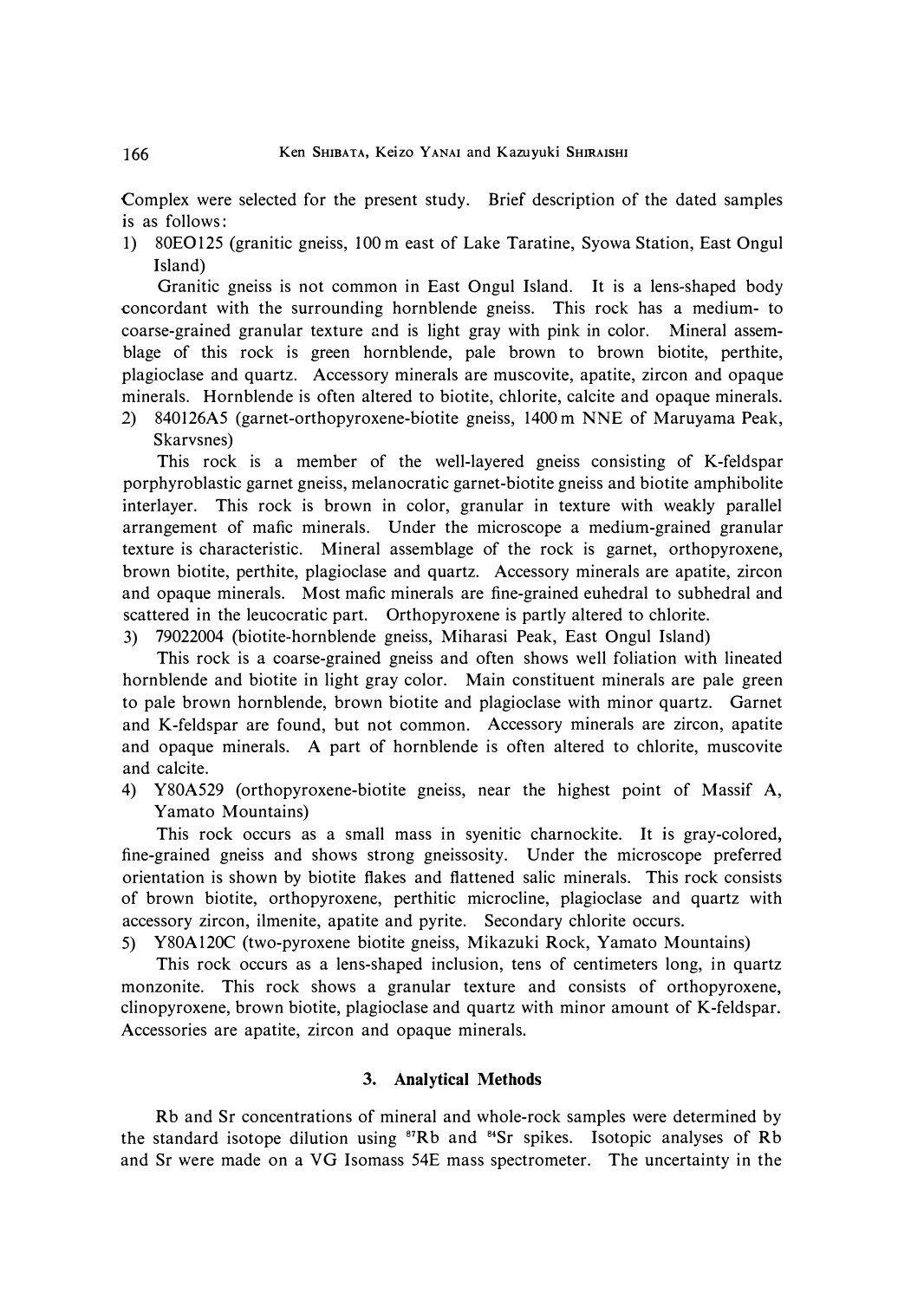<sup>87</sup>Rb/<sup>86</sup>Sr ratio was estimated to be  $\pm 2\%$  (1*a*), based on uncertainties of  $\pm 2$  and 1% in Rb and Sr concentrations, respectively. All the <sup>87</sup>Sr/86Sr ratios were normalized to <sup>86</sup>Sr/<sup>88</sup>Sr ratio = 0.1194. The uncertainty in the <sup>87</sup>Sr/<sup>86</sup>Sr ratio was estimated to be  $\pm 0.015\%$  (1 $\sigma$ ) based on the replicate analyses of standard samples. Analyses of the E and A standard during this study gave an average  ${}^{87}Sr/{}^{86}Sr$  ratio of 0.70808  $\pm$ 0.00002 ( $1\sigma$ ). Isochron ages were calculated by the least-squares method of YORK (1966), and errors in Rb-Sr age and intercept were given on *2a* level.

K-Ar age determination was carried out on biotite and hornblende. Argon was extracted and purified in a pyrex, high vacuum system, and isotopic ratios of argon were measured on a Micromass 6 mass spectrometer. Potassium content was determined by atomic absorption analysis. Error in K-Ar age, given on  $1\sigma$  level, was calculated according to the uncertainties of 2, 1, 2 and  $2\%$  in potassium analysis, 40Ar/<sup>38</sup>Ar and <sup>3</sup>6Ar/<sup>38</sup>Ar ratios, and spike calibration, respectively.

Decay constants used in age calculation are:  $\lambda^{87}Rb = 1.42 \times 10^{-11}/y$ ,  $\lambda_{\beta}^{40}K = 4.962$  $\times 10^{-10}/y$ ,  $\lambda_e$ <sup>40</sup>K=0.581×10<sup>-10</sup>/y, <sup>40</sup>K/K=0.01167 atom% (STEIGER and JÄGER, 1977).

## **4. Results and Discussion**

Rb-Sr analytical data for mineral and whole-rock samples are given in Table 1, and K-Ar ages in Table 2.

The Rb-Sr mineral isochron plot for granitic gneiss (80£0125) from Syowa Station is shown in Fig. 2. K-feldspar, plagioclase  $(+)$  and whole-rock points define an isochron age of  $482.5 \pm 9.5$  Ma with an initial  $87Sr/88Sr$  ratio of  $0.71095 \pm 0.00014$ . The well-defined isochron indicates complete homogenization of Sr isotopes among minerals, thus suggesting the age of a definite thermal event.

The Rb-Sr data for garnet-biotite gneiss (840I26A5) from Skarvsnes are plotted in Fig. 3. Biotite, K-feldspar, plagioclase  $(+$ quartz) and whole-rock points define a well-correlated isochron age of  $468.9 \pm 7.8$  Ma with an initial <sup>87</sup>Sr/<sup>86</sup>Sr ratio of 0.72304

| R <sub>b</sub><br>Sample<br>(ppm)                         |       | Sr <sub>N</sub><br>87Rb/86Sr<br>(ppm) |        | 87Sr/86Sr |
|-----------------------------------------------------------|-------|---------------------------------------|--------|-----------|
| 80EO125 (granitic gneiss, Syowa Station)                  |       |                                       |        |           |
| Whole rock                                                | 183.4 | 217.4                                 | 2.443  | 0.72789   |
| K-feldspar                                                | 450.7 | 367.9                                 | 3.548  | 0.73514   |
| Plagioclase                                               | 11.36 | 146.2                                 | 0.2250 | 0.71249   |
| 840126A5 (garnet-orthopyroxene-biotite gneiss, Skarvsnes) |       |                                       |        |           |
| Whole rock                                                | 73.51 | 187.0                                 | 1.138  | 0.73073   |
| <b>Biotite</b>                                            | 728.1 | 5.868                                 | 359.3  | 3.1005    |
| K-feldspar                                                | 309.0 | 373.6                                 | 2.395  | 0.73911   |
| Plagioclase                                               | 14.12 | 153.3                                 | 0.2667 | 0.72478   |
| Y80A529 (orthopyroxene-biotite gneiss, Yamato Mountains)  |       |                                       |        |           |
| Whole rock                                                | 145.2 | 218.9                                 | 1.921  | 0.72895   |
| <b>Biotite</b>                                            | 635.5 | 7.625                                 | 241.4  | 2.4073    |
| K-feldspar                                                | 181.8 | 348.8                                 | 1.509  | 0.72617   |
| Plagioclase                                               | 28.40 | 198.8                                 | 0.4136 | 0.71837   |

*Table I. Rb-Sr analytical data for metamorphic rocks around Syowa Station and from the Yamato Mountains, East Antarctica.*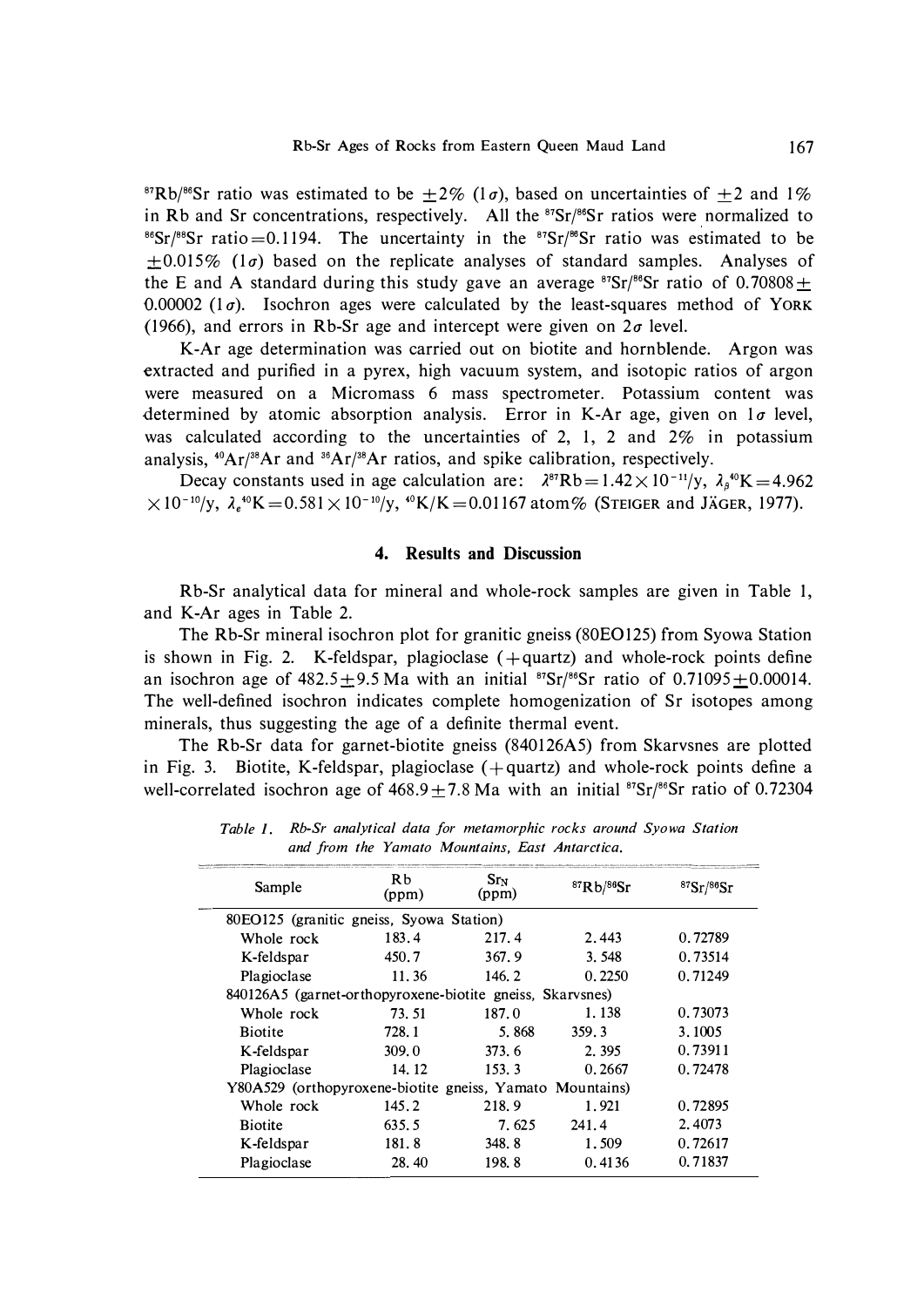

*Fig. 2. Rb-Sr mineral isochron plot for granitic gneiss from Syowa Station.* 



*Fig. 3. Rb-Sr mineral isochron plot for garnet-orthopyroxene-biotite gneiss from Skarvsnes.*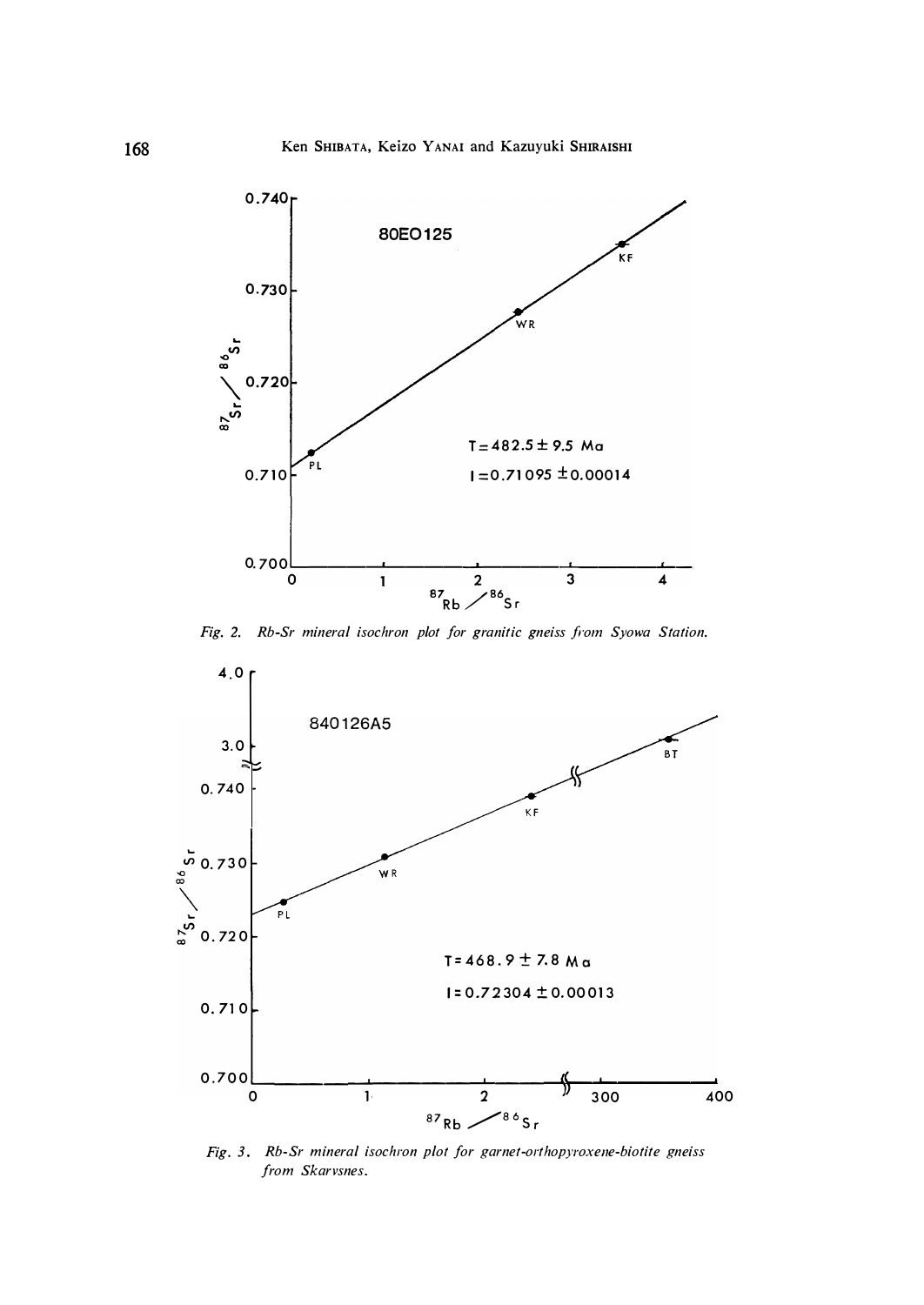

*Fig. 4. Rb-Sr mineral isochron plot for orthopyroxene-biotite gneiss from the Yamato Mountains.* 

 $\pm 0.00013$ . The Rb-Sr data for orthopyroxene-biotite gneiss (Y80A529) from the Yamato Mountains are plotted in Fig. 4. This is also a well-correlated isochron, giving an age of  $493.3 \pm 4.5$  Ma with an initial ratio of 0.71548  $\pm$ 0.00008. The K-feldspar point, however, is plotted to the lower left of the whole-rock point. Since this is rather an unusual case, the material balance using mineral and whole-rock Rb and Sr concentrations was examined. The mineral composition of the rock is calculated as biotite  $11\%$ , K-feldspar 30%, and plagioclase + quartz + minor minerals 59%. The result is roughly comparable with the mode by the microscopic observation; biotite 13%, K-feldspar 19%, plagioclase 31%, quartz 34%, and others 3%. The unusual plot of the K-feldspar point on the isochron is simply the result of high content of biotite with high Rb concentration. Nevertheless, an important conclusion from this isochron is that the model age of K-feldspar, calculated by assuming an initial <sup>87</sup>Sr/<sup>86</sup>Sr ratio lower than that of the mineral isochron, is older than the wholerock model age in such a case, and does not indicate a useful minimum age for the original formation of the rock.

The results of K-Ar dating of minerals are shown in Table 2. K-Ar age of biotite from Y80A529 is  $469 \pm 14$  Ma, which is slightly younger than the Rb-Sr age. Biotite in two-pyroxene-biotite gneiss (Y80Al20C) from the Yamato Mountains gives an age of 483 Ma. Biotite and hornblende in biotite-hornblende gneiss (79022004) from Syowa Station give slightly discordant ages of 480 and 502 Ma, respectively.

Many isotopic ages have been reported on metamorphic rocks from the Lützow-Holm Bay region (KANEOKA *et al.,* 1968; MAEGOYA *et al.,* 1968; YANAI and UEDA,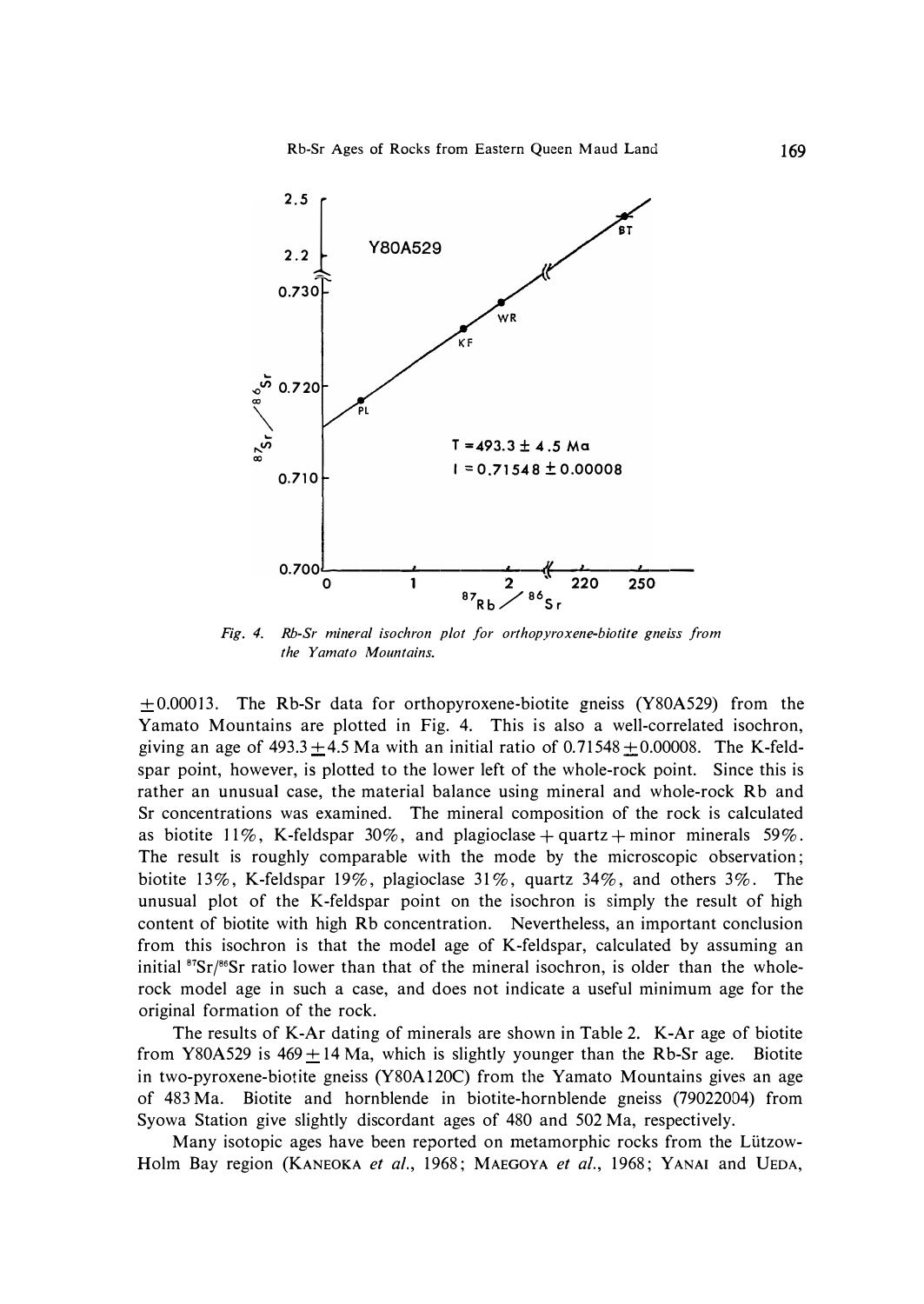| Sample No. | Rock                                                 | Mineral        | $K_2O$<br>$(\%)$ | $40Ar$ rad<br>$(10^{-6}$ mlSTP/g) | Atm. $40Ar$<br>$(\%)$ | Age<br>(Ma) |
|------------|------------------------------------------------------|----------------|------------------|-----------------------------------|-----------------------|-------------|
| 79022004*  | Biotite-hornblende gneiss                            | <b>Biotite</b> | 9.06             | 161                               | 3.6                   | $480 + 15$  |
|            |                                                      | Hornblende     | 1.72             | 32.1                              | 4.3                   | $502 + 15$  |
|            | Y80A120C <sup>**</sup> Two-pyroxene-biotite<br>gness | <b>Biotite</b> | 9.08<br>8.89     | 161                               | 2.5                   | $483 + 15$  |
| Y80A529**  | Orthopyroxene-biotite<br>gneiss                      | <b>Biotite</b> | 9.11<br>9.14     | 157                               | 5.5                   | $469+14$    |

*Table 2. K-Ar ages for metamorphic rocks from Syowa Station and the Yamato Mountains, East Antarctica.* 

\* Syowa Station, \*\* Yamato Mountains.

1974). Mineral ages concentrate between 350 and 560 Ma and are interpreted to indicate the time of regional metamorphism or granite intrusion (Y **ANAi** and **UEDA,**  1974; Hmm *et al.,* 1983b; YOSHIDA *et al. ,* 1983). Rb-Sr mineral isochron and K-Ar ages obtained in this study are within this age range. In addition, the isochrons clearly demonstrate that the complete Sr isotopic homogenization occurred among constituent minerals of each rock. Probably these isochron ages represent the time of cooling after the regional metamorphism or granitic intrusion, and suggest a simple cooling history for these metamorphic rocks.

### **Acknowledgments**

We thank Dr. T. NAKAJIMA for microscopic observations and Mr. S. UCHIUMI for assistance in K-Ar dating.

#### **References**

- ASAMI, M. and SHIRAISHI, K. (1983): Mineral parageneses of basic to intermediate metamorphic rocks in the Yamato Mountains, East Antarctica. Mem. Natl Inst. Polar Res., Spec. Issue, **28,** 198-214.
- ASAMI, M. and SHIRAISHI, K. (1985): Retrograde metamorphism in the Yamato Mountains, East Antarctica. Mem. Natl Inst. Polar Res., Spec. Issue, 37, 147-163.
- HIROI, Y., SHIRAISHI, K., YANAI, K. and KIZAKI, K. (1983a): Aluminum silicates in the Prince Olav and Soya Coasts, East Antarctica. Mem. Natl Inst. Polar Res., Spec. Issue, **28,** 115- 131.
- HIROI, Y., SHIRAISHI, K., NAKAI, Y., KANO, T. and YOSHIKURA, S. (1983b): Geology and petrology of Prince Olav Coast, East Antarctica. Antarctic Earth Science, ed. by R. L. OLIVER *et al.*  Canberra, Aust. Acad. Sci., 32-35.
- HIROI, Y., MOTOYOSHI, Y., SHIRAISHI, K. and YANAI, K., (1984): Nankyoku, Syowa Kiti shûhen no genseidai henseigan no keiseishi (modern) (Development of Proterozoic metamorphic rocks around Syowa Station, Antarctica). Syowa 59-nen Nihon Kôbutsu Gakkai, Nihon Kôzan Chishitsu Gakkai, Nihon Ganseki Kôbutsu Kôsho Gakkai Kôen Yôshisyû (Abstr. Joint Ann. Meet., Mineral. Soc. Japan, Soc. Mining Geol. Japan and Jpn. Assoc. Mineral. Petrol. Econ. Geol.), Ehime, 166.
- KANEOKA, I., OZIMA, Minoru, OZIMA, Mituko, AYUKAWA, M. and NAGATA, T. (1968) : K-Ar ages and palaeomagnetic studies on rocks from the east coast of Lützow-Holm Bay, Antarctica. Nankyoku Shiryo (Antarct. Rec.), **31,** 12-20.
- MAEGOYA, T., NOHDA, S. and HAYASE, I. (1968): Rb-Sr dating of the gneissic rocks from the east coast of Lützow-Holm Bay, Antarctica. Mem. Fac. Sci., Kyoto Univ., Ser. B, 35, 131-138.